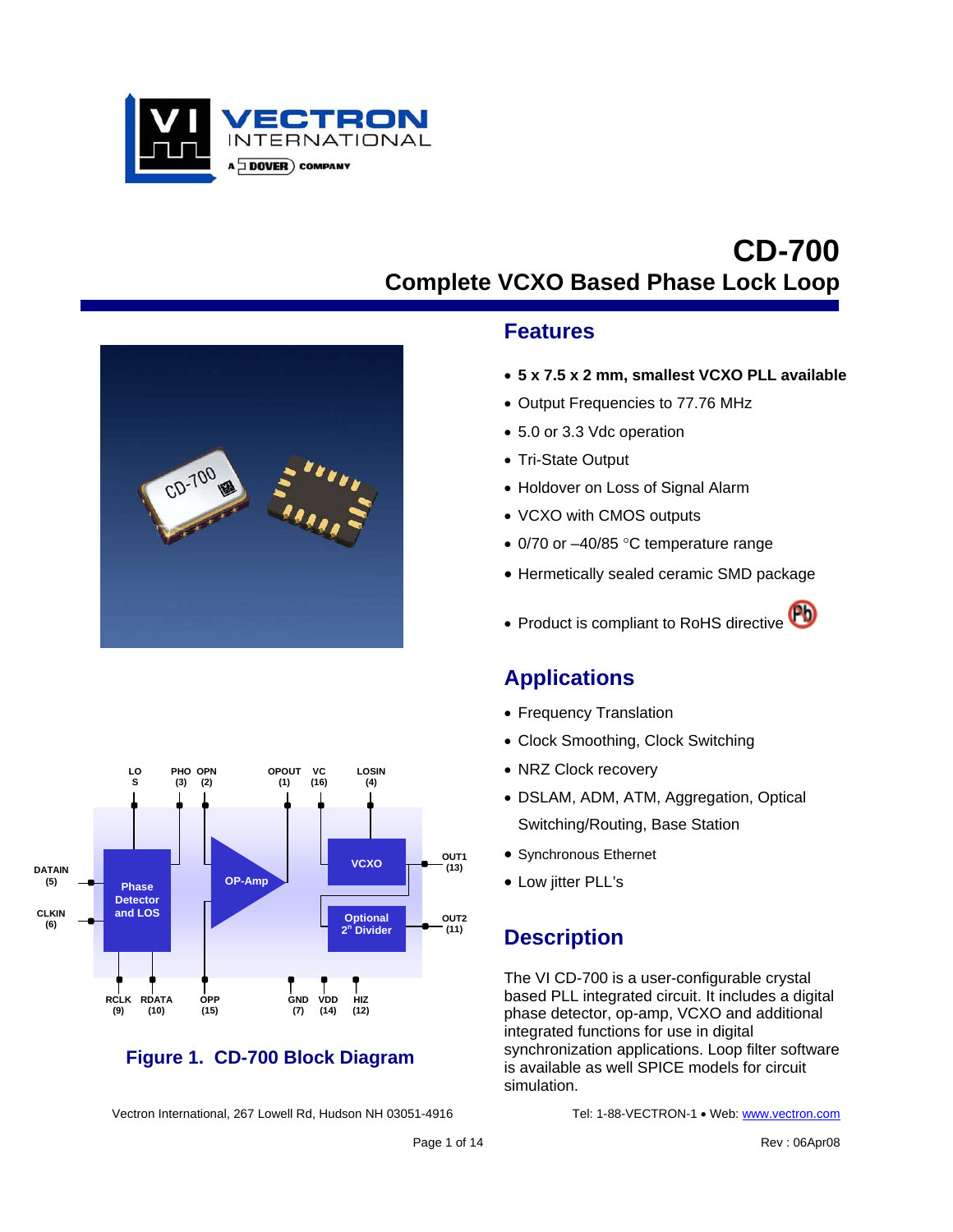#### **Performance Characteristics**

| <b>Table 1. Electrical Performance</b>  |                          |            |                |                |                   |  |  |  |
|-----------------------------------------|--------------------------|------------|----------------|----------------|-------------------|--|--|--|
| <b>Parameter</b>                        | <b>Symbol</b>            | <b>Min</b> | <b>Typical</b> | <b>Maximum</b> | <b>Units</b>      |  |  |  |
| Output Frequency (ordering option)      |                          |            |                |                |                   |  |  |  |
| OUT1, 5.0 V option                      |                          | 1.000      |                | 77.760         | <b>MHz</b>        |  |  |  |
| OUT1, 3.3 V option                      |                          | 1.000      |                | 77.760         | <b>MHz</b>        |  |  |  |
| <b>Supply Voltage</b>                   | V <sub>DD</sub>          |            |                |                |                   |  |  |  |
| $+5.0$                                  |                          | 4.5        | 5.0            | 5.5            | $\vee$            |  |  |  |
| $+3.3$                                  |                          | 2.97       | 3.3            | 3.63           | $\vee$            |  |  |  |
| <b>Supply Current</b>                   | $I_{DD}$                 |            |                | 63             | mA                |  |  |  |
| Output Logic Levels                     |                          |            |                |                |                   |  |  |  |
| Output Logic High <sup>2</sup>          | $V_{OH}$                 | 2.5        |                |                | $\vee$            |  |  |  |
| Output Logic Low <sup>2</sup>           | $V_{OL}$                 |            |                | 0.5            | $\vee$            |  |  |  |
| <b>Output Transition Times</b>          |                          |            |                |                |                   |  |  |  |
| Rise Time <sup>2</sup>                  | $t_{R}$                  |            |                | 5              | ns                |  |  |  |
| Fall Time <sup>2</sup>                  | $t_{F}$                  |            |                | 5              | ns                |  |  |  |
| Input Logic Levels                      |                          |            |                |                |                   |  |  |  |
| Output Logic High <sup>2</sup>          | $V_{IH}$                 | 2.0        |                |                | V                 |  |  |  |
| Output Logic Low <sup>2</sup>           | $V_{IL}$                 |            |                | 0.5            | V                 |  |  |  |
| Loss of Signal Indication               |                          |            |                |                |                   |  |  |  |
| Output Logic High <sup>2</sup>          | $V_{OH}$                 | 2.5        |                |                | $\vee$            |  |  |  |
| Output Logic Low <sup>2</sup>           | $V_{OL}$                 |            |                | 0.5            | V                 |  |  |  |
| Nominal Frequency on Loss of Signal     |                          |            |                |                |                   |  |  |  |
| Output 1                                |                          |            |                | ±75            | ppm               |  |  |  |
| Output 2                                |                          |            |                | ±75            | ppm               |  |  |  |
| Symmetry or Duty Cycle <sup>3</sup>     |                          |            |                |                |                   |  |  |  |
| Out 1                                   | SYM <sub>1</sub>         |            |                | 40/60          | $\%$              |  |  |  |
| Out 2                                   | SYM <sub>2</sub>         |            |                | 45/55          | $\%$              |  |  |  |
| <b>RCLK</b>                             | <b>RCLK</b>              |            |                | 40/60          | $\%$              |  |  |  |
| Absolute Pull Range (ordering option)   | <b>APR</b>               | ±50        |                |                | ppm               |  |  |  |
| over operating temperature, aging, and  |                          | ±80        |                |                |                   |  |  |  |
| power supply variations                 |                          | ±100       |                |                |                   |  |  |  |
| Test Conditions for APR (+5.0 V option) | $V_{C}$                  | 0.5        |                | 4.5            | $\vee$            |  |  |  |
| Test Conditions for APR (+3.3 V option) | $V_{C}$                  | 0.3        |                | 3.0            | $\overline{\vee}$ |  |  |  |
| <b>Gain Transfer</b>                    |                          |            | Positive       |                |                   |  |  |  |
| <b>Phase Detector Gain</b>              |                          |            |                |                |                   |  |  |  |
| +5V option                              |                          |            | 0.53           |                | rad/V             |  |  |  |
| +3.3V option                            |                          |            | 0.35           |                | rad/V             |  |  |  |
| Operating temperature (ordering option) |                          |            | 0/70 or -40/85 |                | $\circ$ C         |  |  |  |
| Control Voltage Leakage Current         | <b>I</b> <sub>vcxo</sub> |            |                | ±1             | uA                |  |  |  |

1. A 0.01uF and 0.1uF parallel capacitor should be located as close to pin 14 as possible (and grounded).

2. Figure 2 defines these parameters. Figure 3 illustrates the equivalent five gate TTL load and operating conditions under which these parameters are tested and specified. Loads greater than 15 pF will adversely effect rise/fall time as well as symmetry. 3. Symmetry is defined as (ON TIME/PERIOD with Vs=1.4 V for both 5.0 V and 3.3 V operation.





Figure 2. Output Waveform Figure 3. OUT1, OUT2, RCLK, RDATA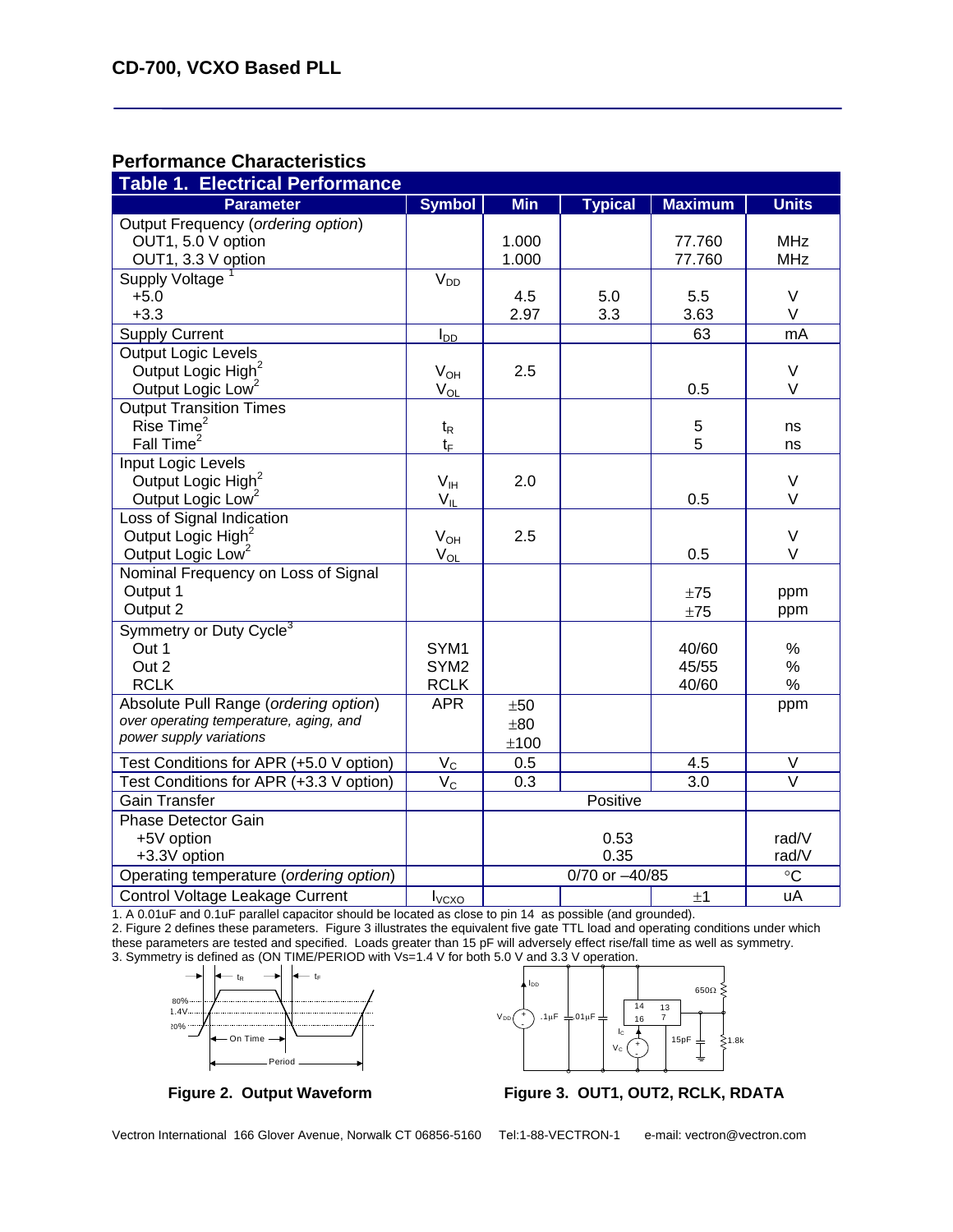#### **Test Conditions (25**±**5°C)**

#### **Absolute Maximum Ratings**

Stresses in excess of the absolute maximum ratings can permanently damage the device. Functional operation is not implied at these or any other conditions in excess of conditions represented in the operational sections of this data sheet. Exposure to absolute maximum ratings for extended periods may adversely affect device reliability.

| Table 2. Absolute Maximum Ratings |                                    |                          |             |  |  |  |  |  |
|-----------------------------------|------------------------------------|--------------------------|-------------|--|--|--|--|--|
| <b>Parameter</b>                  | <b>Symbol</b>                      | <b>Ratings</b>           | <b>Unit</b> |  |  |  |  |  |
| Power Supply                      | $V_{DD}$                           |                          | Vdc         |  |  |  |  |  |
| Storage Temperature               | Tstorage                           | $-55/125$                | °C          |  |  |  |  |  |
| Soldering Temperature/Duration    | Т <sub>РЕАК</sub> / t <sub>P</sub> | 260/40                   | °C/sec      |  |  |  |  |  |
| Clock and Data Input Range        | CLKIN, DATAIN                      | Gnd-0.5 to $V_{DD}$ +0.5 |             |  |  |  |  |  |

#### **Reliability**

The CD-700 is capable of meeting the following qualification tests.

| <b>Table 3. Environmental Compliance</b> |                                       |  |  |  |  |  |
|------------------------------------------|---------------------------------------|--|--|--|--|--|
| <b>Parameter</b>                         | <b>Conditions</b>                     |  |  |  |  |  |
| <b>Mechanical Shock</b>                  | MIL-STD-883, Method 2002              |  |  |  |  |  |
| <b>Mechanical Vibration</b>              | MIL-STD-883, Method 2007              |  |  |  |  |  |
| Solderability                            | MIL-STD-883, Method 2003              |  |  |  |  |  |
| Gross and Fine Leak                      | MIL-STD-883, Method 1014, 100% Tested |  |  |  |  |  |
| <b>Resistance to Solvents</b>            | MIL-STD-883, Method 2016              |  |  |  |  |  |

#### **Handling Precautions**

Although ESD protection circuitry has been designed into the the CD-700, proper precautions should be taken when handling and mounting. VI employs a Human Body Model (HBM) and a Charged Device Model (CDM) for ESD susceptibility testing and design protection evaluation. ESD thresholds are dependent on the circuit parameters used to define the model.

| Table 4. Predicted ESD Ratings |                |                          |  |  |  |  |  |  |
|--------------------------------|----------------|--------------------------|--|--|--|--|--|--|
| <b>Model</b>                   | <b>Minimum</b> | <b>Conditions</b>        |  |  |  |  |  |  |
| Human Body Model               | 1500 V         | MIL-STD 883, Method 3015 |  |  |  |  |  |  |
| <b>Charged Device Model</b>    | 1000 V         | JESD 22-C101             |  |  |  |  |  |  |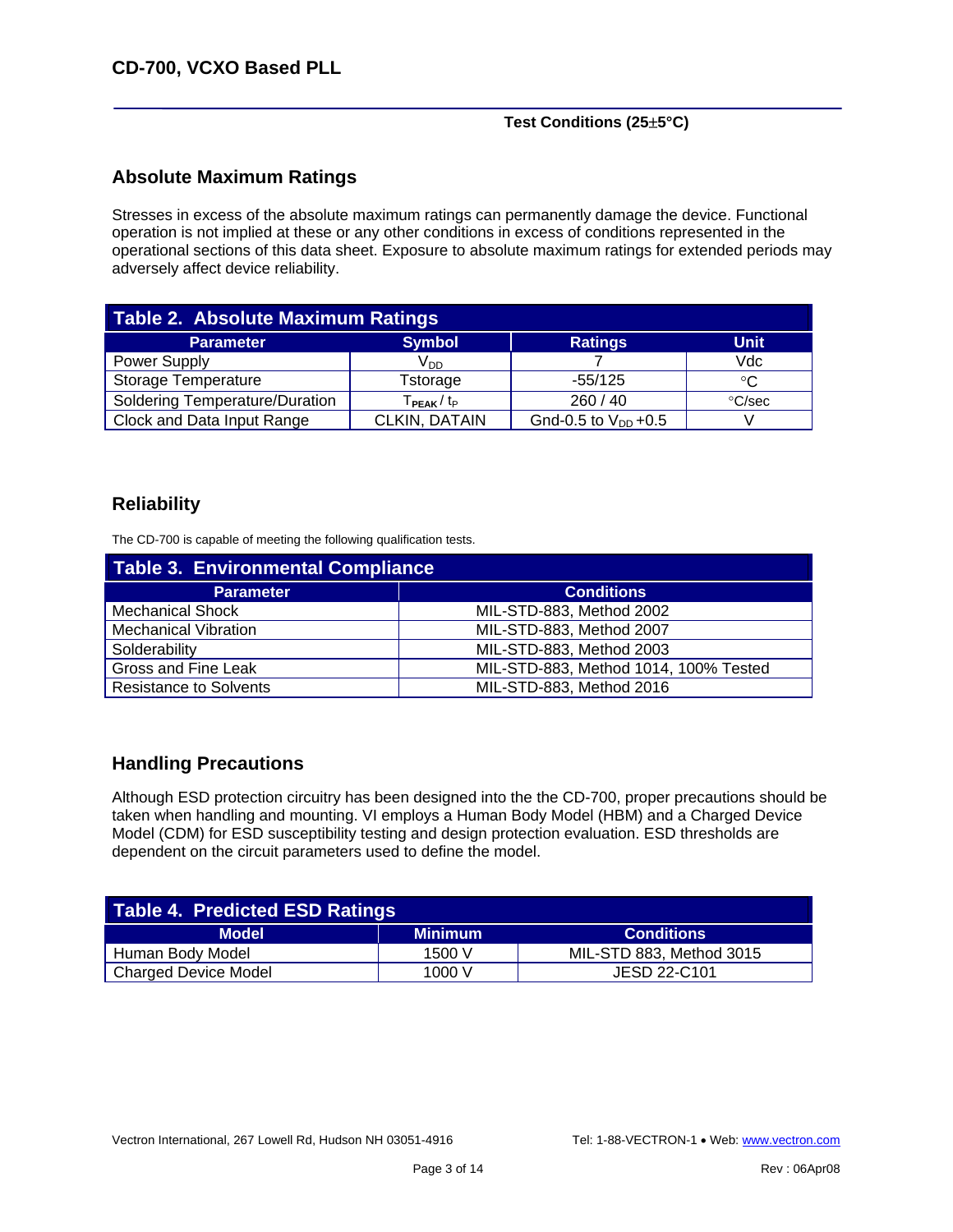# **CD-700 Theory of Operation**

#### **Phase Detector**

The phase detector has two buffered inputs (DATAIN and CLKIN) which are designed to switch at 1.4 volts. DATAIN is designed to accept an NRZ data stream but may also be used for clock signals which have a 50% duty cycle. CLKIN is connected to OUT1 or OUT2, or a divided version of one of these outputs. CLKIN and DATAIN and are protected by ESD diodes and should not exceed the power supply voltage or ground by more than a few hundred millivolts.

The phase detector is basically a latched flip flop/exclusive-or gate/differential amplifier filter design to produce a DC signal proportional to the phase between the CLKIN and DATAIN signals (see Figure 4 for a block diagram and Figure 5 for an open loop transfer curve). This will simplify the PLL design as the designer does not have to filter narrow pulse signals to a DC level. Under locked conditions the rising edge of CLKIN will be centered in the middle of the DATAIN signal (see Figure 6).

The phase detector gain is 0.53V/rad x data density for 5volt operation and 0.35V/rad x data density for 3.3 volt operation. Data density is equal to 1.0 for clock signals and is system dependent on coding and design for NRZ signals, but 0.25 could be used as a starting point for data density.

The phase detector output is a DC signal for DATAIN frequencies greater than 1 MHz but produces significant ripple when inputs are less than 200 kHz. Additional filtering is required for lower input frequencies applications such as 8kHz (see Figures 8 and 9 as examples).

Under closed loop conditions the active filter has a blocking capacitor which provides a very high DC gain, so under normal locked conditions and input frequencies  $>1$  MHz, PHO will be about  $V_{\text{DD}}/2$  and will not vary significantly with changes in input frequency (within lock range). The control voltage (pin 16) will vary according to the input frequency offset, but PHO will remain relatively constant.



#### **Figure 4. Simplified Phase Detector Block Diagram**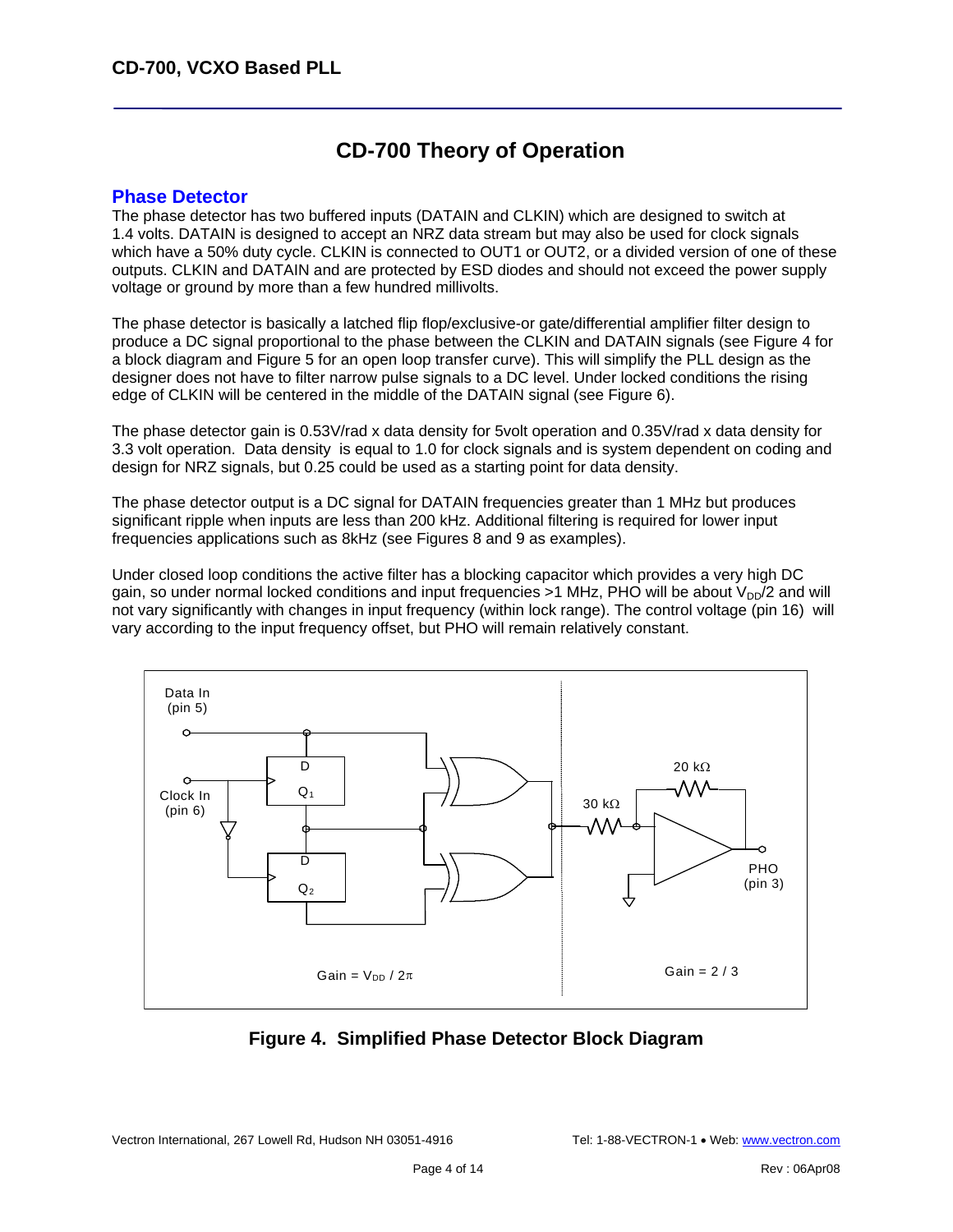



#### **Recovered Clock and Data Alignment Outputs**

The CD-700 is designed to recover an embedded clock from an NRZ data signal and retime it with a data pattern. In this application, the VCXO frequency is exactly the same frequency as the NRZ data rate and the outputs are taken off Pin 9 (RCLK), and Pin 10 (RDATA). Under locked conditions, the falling edge of RCLK is centered in the RDATA pattern. Also, there is a 1.5 clock cycle delay between DATAIN and RDATA. Figure 6 shows the relationship between the DATAIN, CLKIN, RDATA and RCLK.



### **Figure 6. Clock and Data Timing Relationships for the NRZ data**

Other RZ encoding schemes such as Manchester or AMI can be accomodated by using a CD-700 at twice the baud rate.

#### **Loss of Signal, LOS and LOSIN**

The LOS circuit provides an output alarm flag when the DATAIN input signal is lost. The LOS output is normally a logic low and is set to a logic high after 256 consecutive clock periods on CLKIN with no detected DATAIN transitions. This signal can be used to either flag external alarm circuits and/or drive the CD-700's LOSIN input. When LOSIN is set to a logic high, the VCXO control voltage (pin 16) is switched to an internal voltage which sets OUT1 and OUT2 to center frequency +/-75ppm. Also, LOS automatically closes the op amp feedback which means the op-amp is a unity gain buffer and will produce a DC voltage equal to the +op amp voltage (pin 15), usually  $V_{DD}/2$ .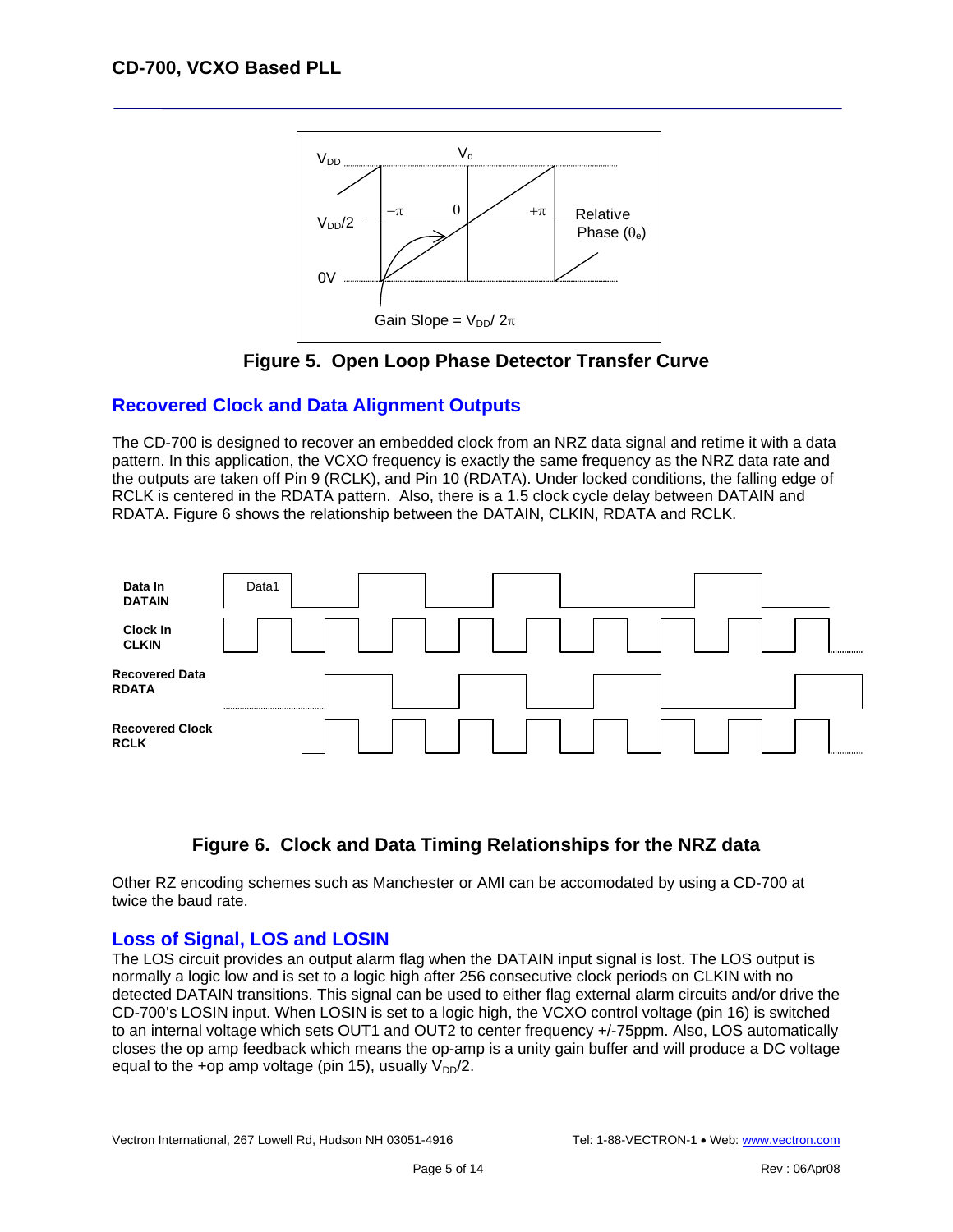#### **VCXO and Absolute Pull Range (APR) Specification**

The CD-700's VCXO is a varactor tuned crystal oscillator, which produces an output frequency proportional to the control voltage (pin 16). The frequency deviation of the CD-700 VCXO is specified in terms of Absolute Pull Range (APR). APR provides the user with a guaranteed specification for minimum available frequency deviation over all operating conditions. Operating conditions include power supply variation, operating temperature range, and differences in output loading and changes due to aging.

**A CD-700 VCXO with an APR of +/-50 ppm will track a +/-50 ppm reference source over all operating conditions.** The fourth character of the product code in Table 7 specifies absolute Pull Range (APR). Please see Vectron's web site (www.vectron.com) for the APR Application Note.

APR is tested at 0.5 and 4.5 volts for the 5.0 volt option and 0.3 and 3.0 volts for the 3.3 volt option.

#### **VCXO Aging**

Quartz oscillators typically exhibit a part per million shift in output frequency during aging. The major factors, which lead to this shift, are changes in the mechanical stress on the crystal and mass-loading on the crystal.

As the oscillator ages, relaxation of the crystal mounting stress or transfer of environmental stress through the package to the crystal mounting arrangement can lead to frequency variations. VI has minimized these two effects through the use of a miniature AT-cut strip resonator crystal which allows a superior mounting arrangement. This results in minimal relaxation and almost negligible environmental stress transfer.

VI has eliminated the impact of mass loading by ensuring hermetic integrity and minimizing out-gassing by limiting the number of internal components through the use of ASIC technology. Mass-loading on the crystal generally results in a frequency decrease and is typically due to out-gassing of material within a hermetic package or from contamination by external material in a non-hermetic package.

Under normal operating conditions the CD-700 will typically exhibit 2 ppm aging in the first year of operation. The device will then typically exhibit 1 ppm aging the following year with a logarithmic decline each year thereafter.

#### **Frequency Divider Feature**

The lowest available VCXO OUT1 frequency is 1.000 MHz. To achieve lower frequencies, OUT1 is divided by a 2<sup>n</sup> counter (n = 1 to 8) and is the OUT2 frequency. The divider values (2, 4, 8, 16, 32, 64, 128 and 256) are set at the factory, so it is user selectable upon ordering only. In addition, a disabled OUT2 option is also available. To achieve 1.024 MHz, a CD-700 with OUT1 frequency equal to 16.384 MHz and a divider value equal to 16 would be used. Additional external divider circuits can be used to further lower or change the frequency.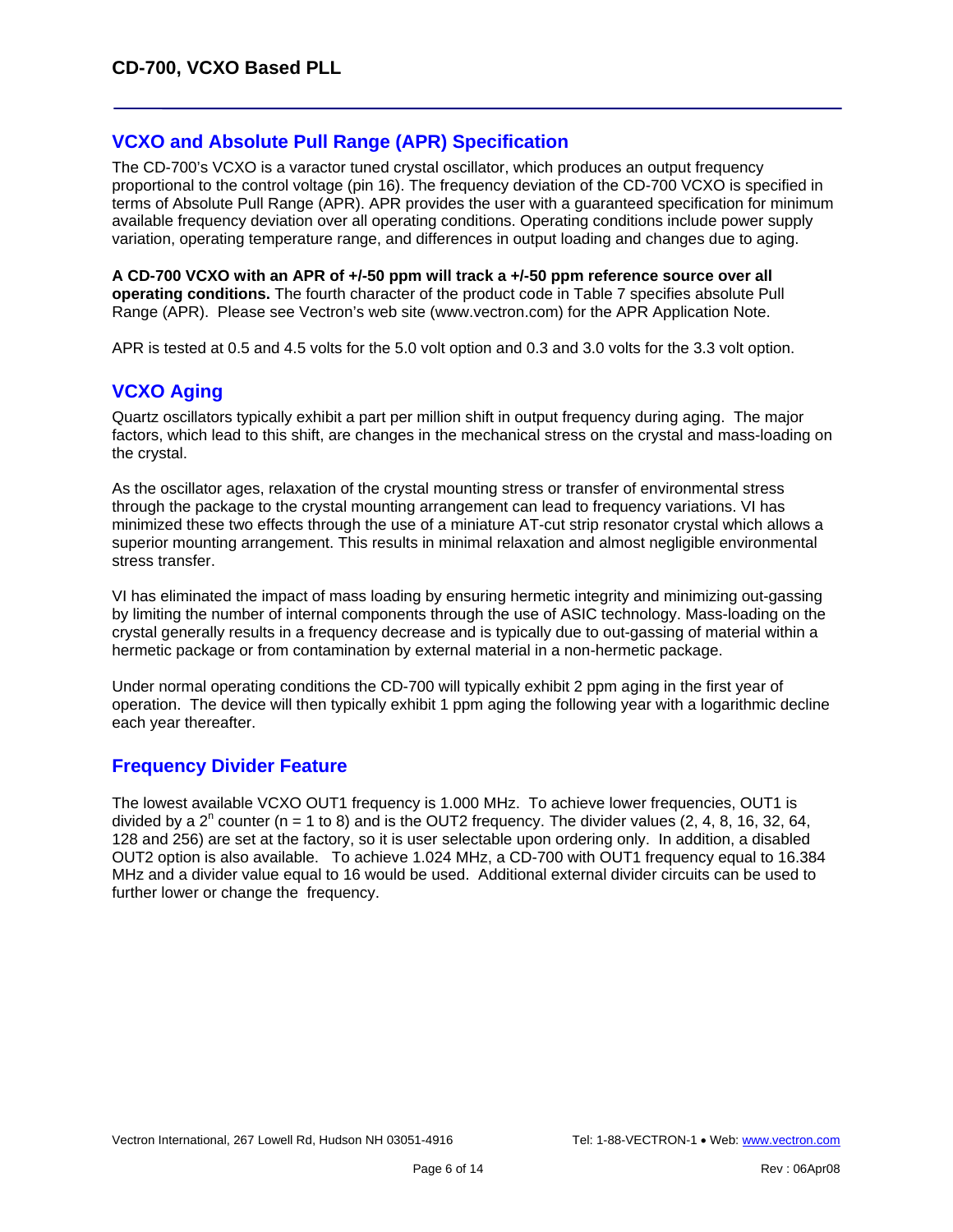#### **Loop Filter**

A PLL is a feedback system which forces the output frequency to lock in both phase and frequency to the input frequency. While there will be some phase error, theory states there is no frequency error. The loop filter design will dictate many key parameters such as jitter reduction, stability, lock range and acquisition time. Be advised that many textbook equations describing loop dynamics, such as capture range are based on ideal systems. Such equations may not be accurate for real systems due to nonlinearities, DC offsets, noise and do not take into account the limited VCXO bandwidth. This section deals with some real world design examples. Also, there is loop filter software on the Vectron web site, plus a full staff of experienced applications engineers who are eager to assist in this process*.* Common CD-700 PLL applications are shown in Figures 8, 9 (frequency translation), Figure 10 (clock recovery) and Figure 11 (clock smoothing).

Of primary concern to the designer is selecting a loop filter that insures lock-in, stability and provides adequate filtering of the input signal. For low input frequencies, a good starting point for the loop filter bandwidth is 10 Hz (typical). An example would be translating an 8 kHz signal to 44.736 MHz. Figures 8 and 9 show 8kHz to 44.736 MHz and 8kHz to 19.440 MHz frequency translation designs. For high input frequencies, a good starting point for the loop filter bandwidth is 100 ppm times the input frequency.

It's fairly easy to set a low loop bandwidth for large frequency translations such as 8kHz to 44.736MHz, but becomes more difficult for clock smoothing applications such as 19.440 MHz input and 19.440MHz output. In this example, 100ppm \* 19.440MHz is approximately 2kHz and this loop filter bandwidth may be too high to adequately reject jitter. A good way to resolve this is to lower the DATAIN frequency such as dividing the input frequency down. The loop filter bandwidth becomes lower since 100ppm \* DATAIN is lowered. Figure 11 shows an example for clock smoothing on a relatively high input frequency signal and maintaining a wide lock range.

There is no known accurate formula for calculating acquisition time and so the best way to provide realisitc figures is to measure the lock time for a CD-700. By measuring the control voltage settling time, acquisiton time was measured in the range of 3-5 seconds for applications such as 8kHz to 34.368 MHz frequency translation which is similar to the application in Figures 8 and 9, to sub 10 milliseconds for NRZ data patterns such as Figure 10. It may be tempting to reduce the damping factor to 0.7 or 1.0 in order to improve acquisition time; but, it degrades stability and will not signifigantly improve acquisition time. A damping factor of 4 is fairly conservative and allows for excellent stability.

Some general quidelines for selecting the loop filter elements include: Values should be less than 1Megohm and at least 10kohm between the PHO and OPN, the capacitor should be low leakage and a polarized capacitor is acceptable, the R/C's should be located physically close to the CD-700 .The loop filter software available on the web site was written for 5 volt operation. A simple way to calculate values for 3.3 volt operation is to multiply the data density by 0.66 (3.3V / 5V).

SPICE models are another design aid. In most cases a new PLL CD-700 design is calculated by using the software and verified with SPICE models. The simple active Π model is shown in Figure 7.

Loop filter values can be modified to suit the system requirements and application. There are many excellent references on designing PLL's, such as "Phase-Locked Loops, Theory, Design and Applications", by Roland E Best (McGraw-Hill).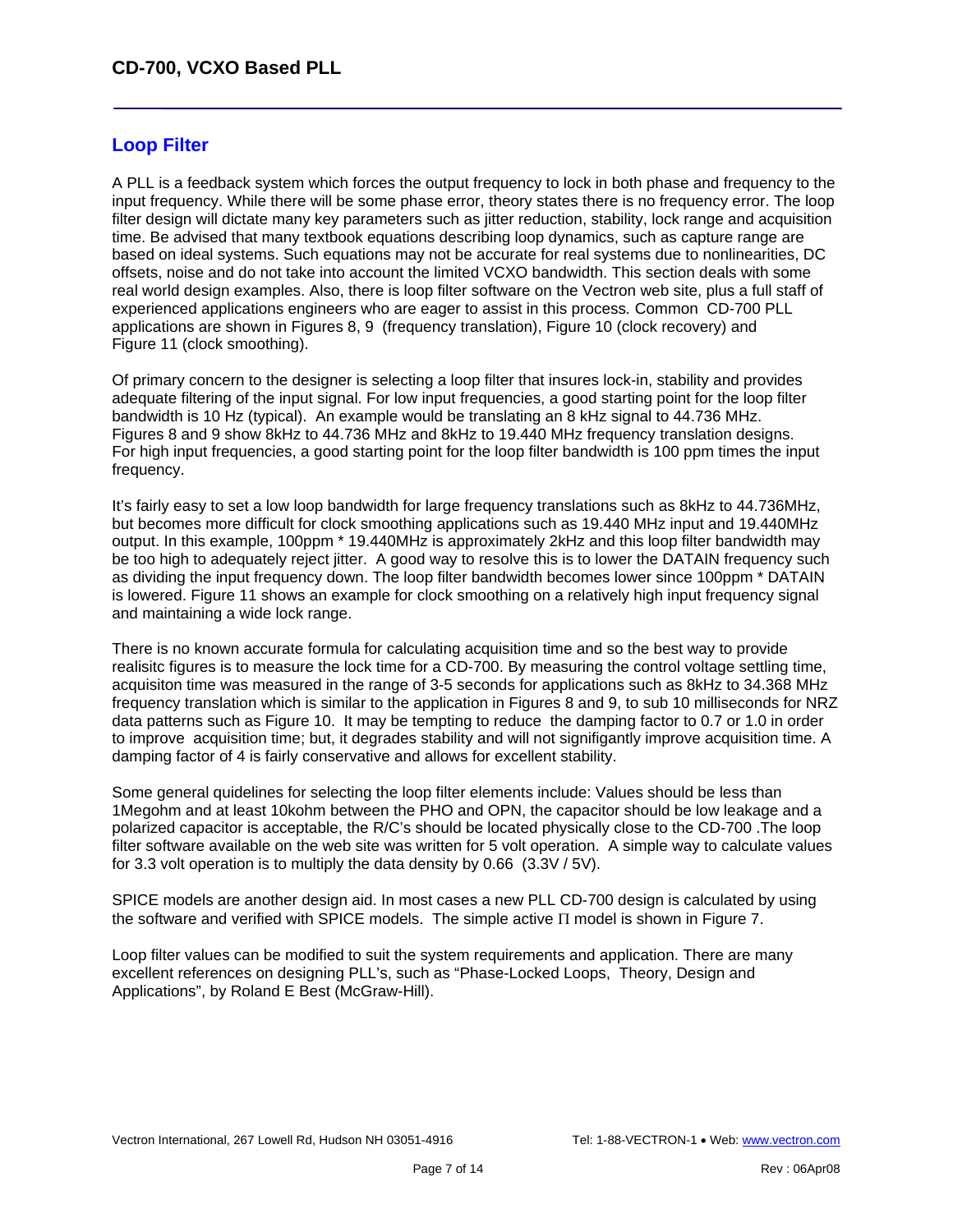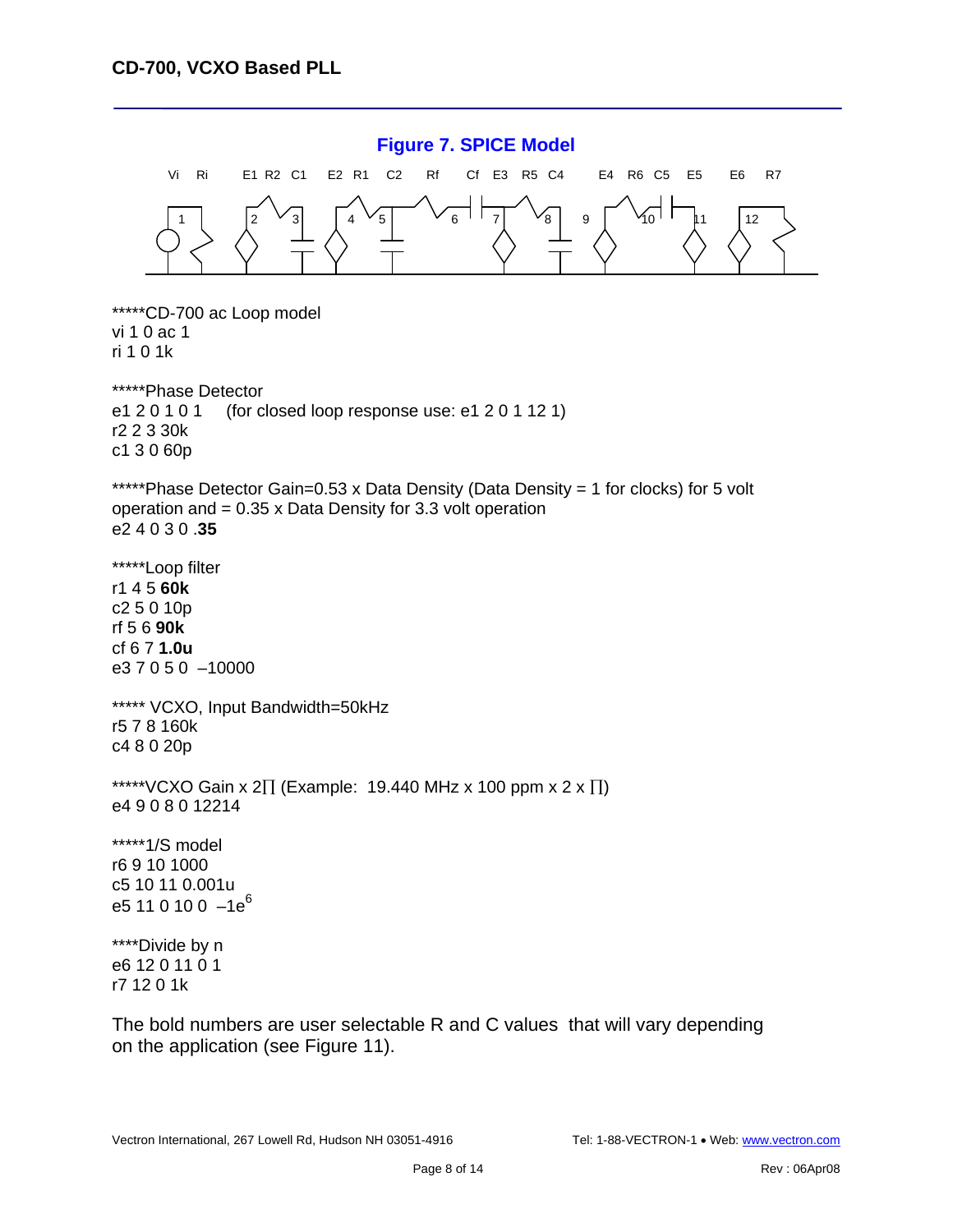#### **Layout Considerations**

To achieve stable, low noise performance good analog layout techniques should be incorporated and a partial list is shown below.

The CD-700 should be treated more like an analog device and the power supply must be well decoupled with a good quality RF 0.01 uF capacitor in parallel with a 0.1 uF capacitor, located as close to pin 14 as possible and connected to ground. In some cases, a Π filter such as a large capacitor (10uF) to ground, a series ferrite bead or inductor with 0.01 uF and 100 pF capacitor to ground to decouple the device supply.

The traces for the OUT1, OUT2, RCLK and RDATA ouputs should be kept as short as possible. It is common practice to use a series resistor ( 50 to 100 ohms ) in order to reduce reflections if these traces are more than a couple of inches long. Also OUT1, OUT2, RCLK and RDATA should not be routed directly underneath the device.

The op-amp loop filter components should be kept as close to the device as possible and the feedback capacitor should be located close to the op-amp input terminal. The loop filter capacitor(s) should be low leakage (polarized capacitors are allowed).

Unused outputs should be left floating and it is not required to load or terminate them (such as an ECL or PECL output). Loading unused outputs will only increase current consumption.

#### **Application Circuits**



#### **Figure 8. 8kHz to 44.736 MHz Frequency Translation**

Vectron International, 267 Lowell Rd, Hudson NH 03051-4916 Tel: 1-88-VECTRON-1 • Web: www.vectron.com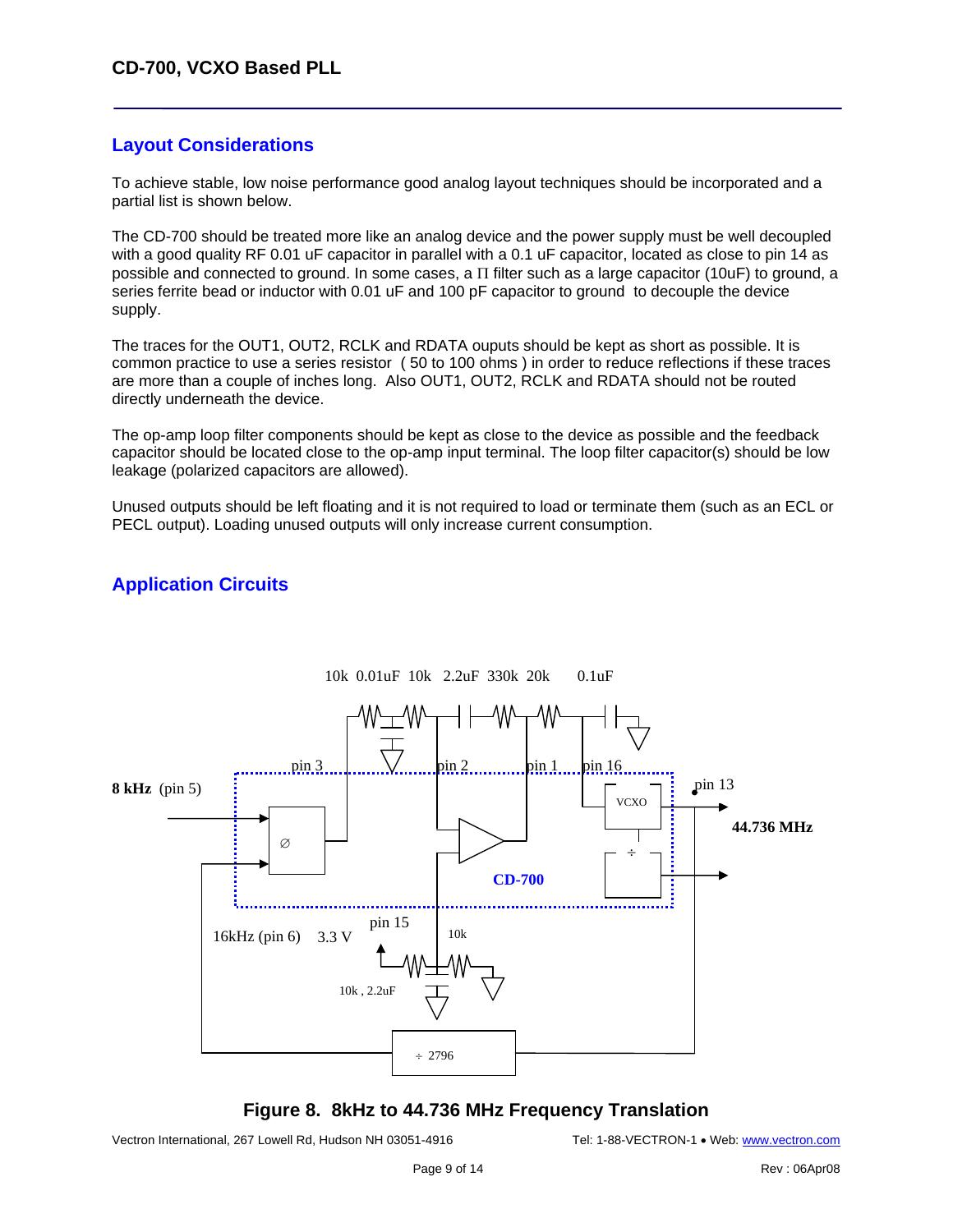

**Figure 9. 8kHz to 19.44MHz Frequency Translation**



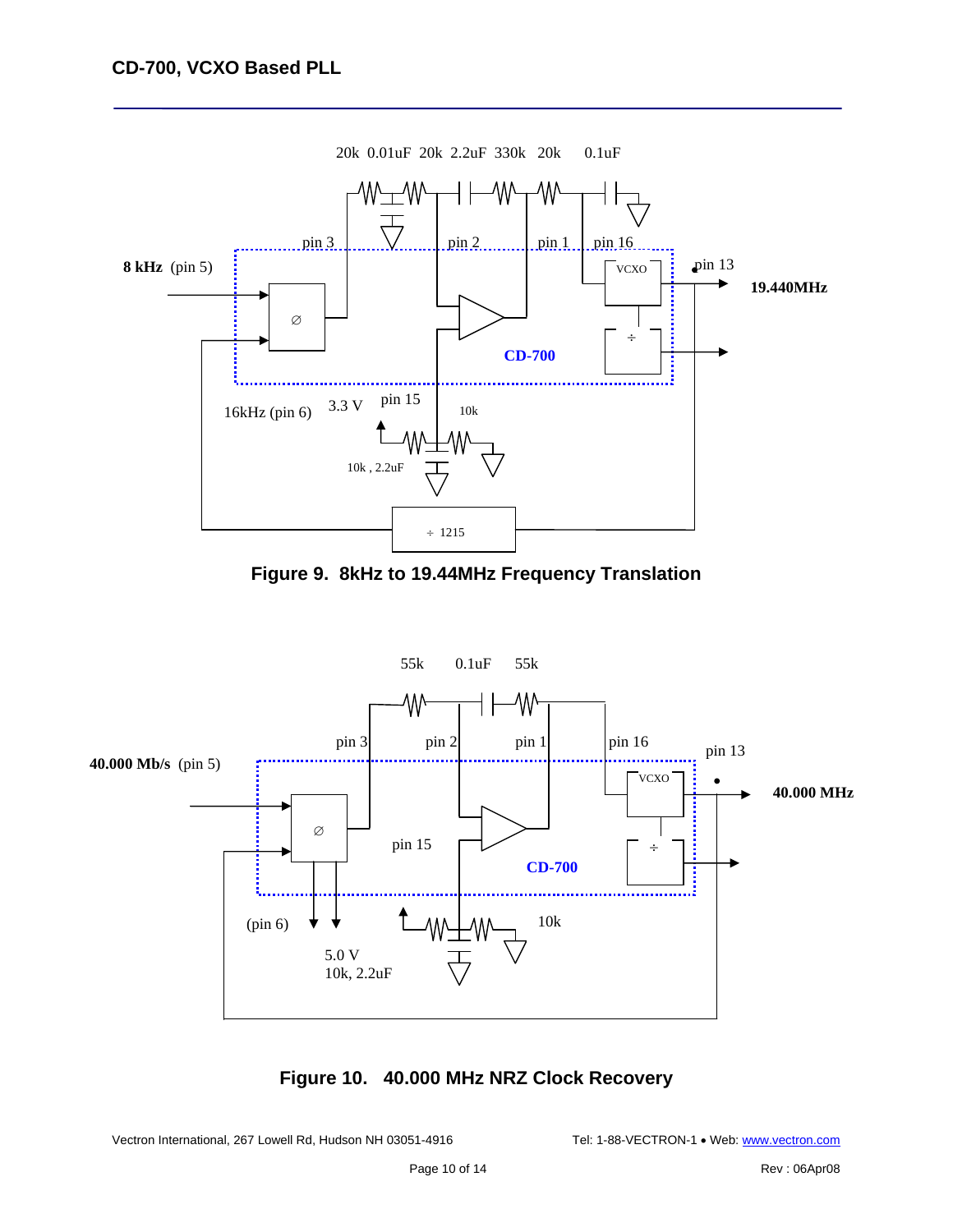



| Table 5. Reflow Profile (IPC/JEDEC J-STD-020C) |               |                         |  |  |  |  |  |
|------------------------------------------------|---------------|-------------------------|--|--|--|--|--|
| <b>Parameter</b>                               | <b>Symbol</b> | Value                   |  |  |  |  |  |
| PreHeat Time                                   | ίs            | 60 sec Min, 180 sec Max |  |  |  |  |  |
| Ramp Up                                        | $R_{UP}$      | 3 °C/sec Max            |  |  |  |  |  |
| Time Above 217 °C                              | tι            | 60 sec Min, 150 sec Max |  |  |  |  |  |
| Time To Peak Temperature                       | AMB-P         | 480 sec Max             |  |  |  |  |  |
| Time At 260 °C                                 | tр            | 20 sec Min, 40 sec Max  |  |  |  |  |  |
| Ramp Down                                      | $R_{DN}$      | 6 °C/sec Max            |  |  |  |  |  |

The device has been qualified to meet the JEDEC standard for Pb-Free assembly. The temperatures and time intervals listed are based on the Pb-Free small body requirements. The temperatures refer to the topside of the package, measured on the package body surface. The CD-700 device is hermetically sealed so an aqueous wash is not an issue.



# **Figure 12. Suggested IR profile**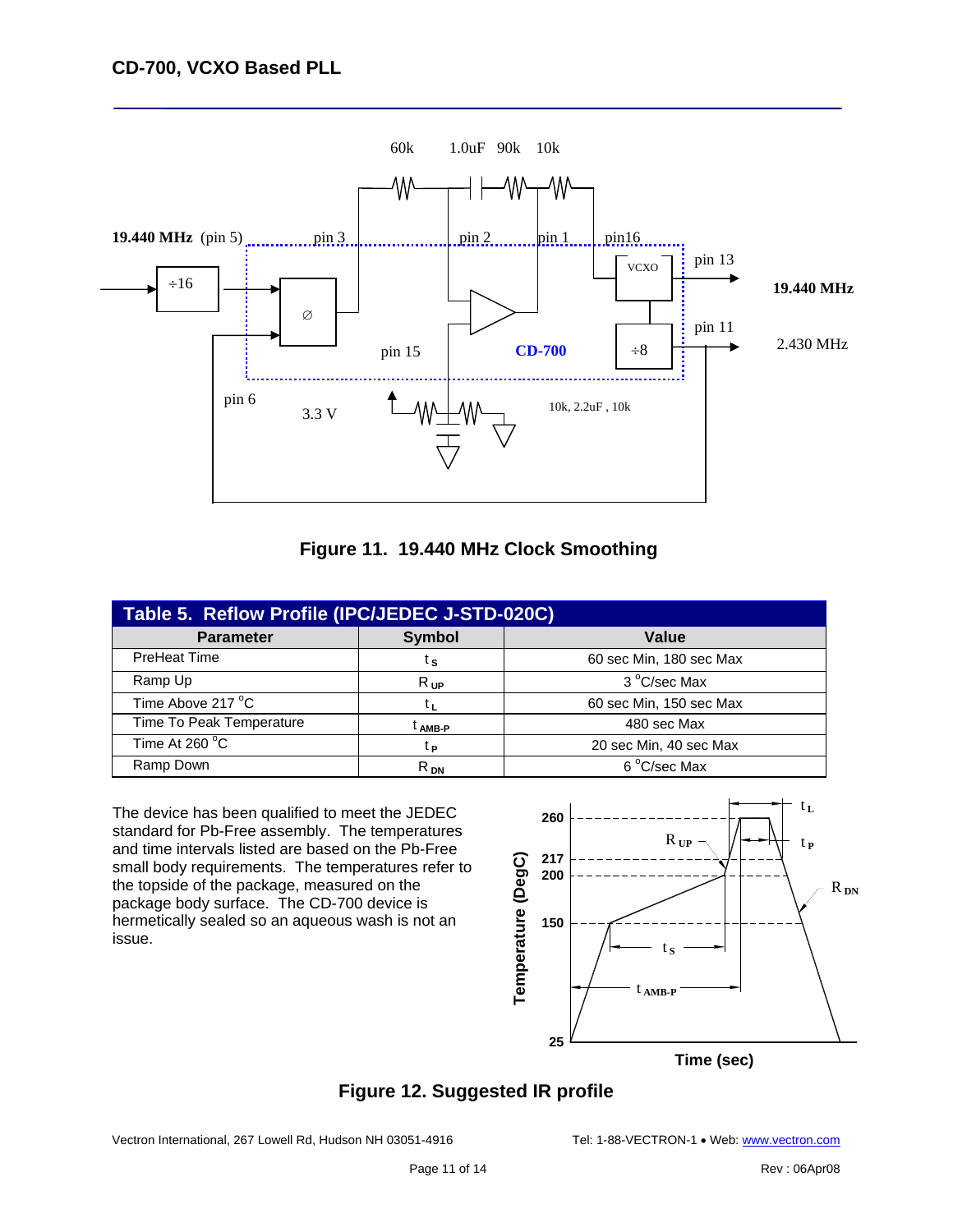

| <b>Table 6. Tape and Reel Information</b>                  |  |     |  |  |    |      |    |    |  |      |     |      |
|------------------------------------------------------------|--|-----|--|--|----|------|----|----|--|------|-----|------|
| <b>Tape Dimensions (mm)</b><br><b>Reel Dimensions (mm)</b> |  |     |  |  |    |      | #1 |    |  |      |     |      |
|                                                            |  |     |  |  |    |      |    |    |  |      |     | reel |
| 16                                                         |  | 1.5 |  |  | .5 | 20.2 |    | 50 |  | 16.4 | 178 | 500  |

**Figure 13. Tape and Reel**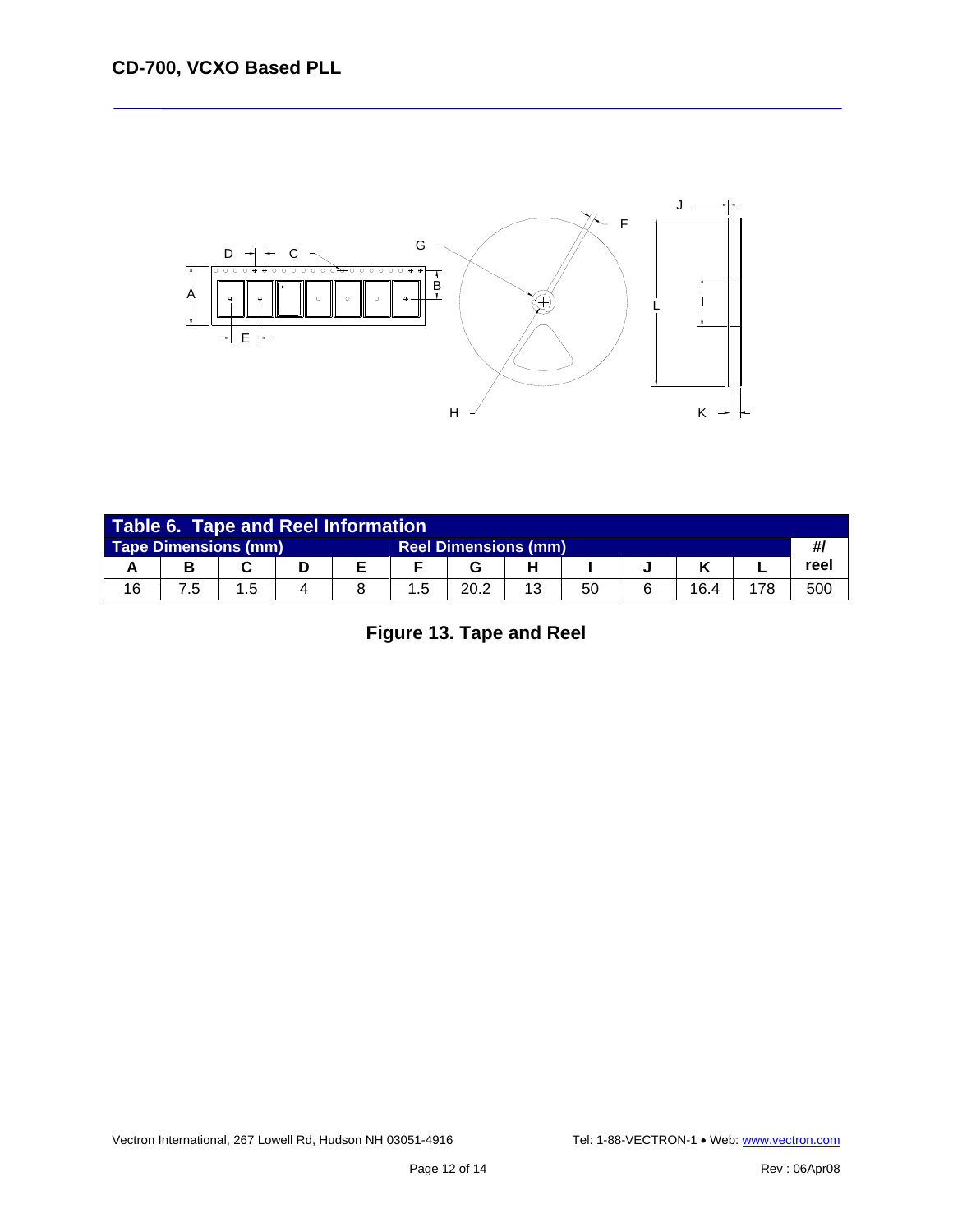



|                | <b>Table 7. Pin Functions</b> |                                                                                                 |
|----------------|-------------------------------|-------------------------------------------------------------------------------------------------|
| <b>Pin</b>     | <b>Symbol</b>                 | <b>Function</b>                                                                                 |
| 1              | <b>OPOUT</b>                  | Op-Amp Output                                                                                   |
| $\overline{2}$ | <b>OPN</b>                    | Op-Amp Negative Input                                                                           |
| 3              | <b>PHO</b>                    | Phase detector Output                                                                           |
| 4              | LOSIN                         | INPUT (Used with LOS)                                                                           |
|                |                               | Logic 0, VCXO control voltage is enabled.                                                       |
|                |                               | Logic 1, VCXO control voltage (pin 16) is disabled and OUT1 and OUT2 are within +/-75 ppm of    |
|                |                               | center frequency                                                                                |
|                |                               | Has Internal pull-down resistor                                                                 |
| 5              | <b>DATAIN</b>                 | Phase detector Input signal (TTL switching thresholds)                                          |
| 6              | <b>CLKIN</b>                  | Phase detector Clock signal (TTL switching thresholds)                                          |
| 7              | <b>GND</b>                    | Cover and Electrical Ground                                                                     |
| 8              | <b>LOS</b>                    | <b>OUTPUT (Used with LOSIN)</b>                                                                 |
|                |                               | Logic 1 if there are no transitions detected at DATAIN after 256 clock cycles at CLKIN. As soon |
|                |                               | as a transition occurs at DATAIN, LOS is set to a logic low.                                    |
|                |                               | Logic $0 =$ Input frequency detected                                                            |
| 9              | <b>RCLK</b>                   | <b>Recovered Clock</b>                                                                          |
| 10             | <b>RDATA</b>                  | <b>Recovered Data</b>                                                                           |
| 11             | OUT <sub>2</sub>              | Divided-down VCXO Output, or Disabled                                                           |
| 12             | <b>HIZ</b>                    | <b>INPUT</b>                                                                                    |
|                |                               | Logic 0, OUT1, OUT2, RCLK, RDATA are set to a high impedance state.                             |
|                |                               | Logic 1, OUT1, OUT2, RCLK, RDATA are active.                                                    |
|                |                               | Has Internal pull-up resistor                                                                   |
| 13             | OUT <sub>1</sub>              | <b>VCXO Output</b>                                                                              |
| 14             | $V_{DD}$                      | Power Supply Voltage (3.3 V $\pm$ 10% or 5.0 V $\pm$ 10%)                                       |
| 15             | <b>OPP</b>                    | Op-Amp Positive Input                                                                           |
| 16             | $V_{\rm C}$                   | <b>VCXO Control Voltage</b>                                                                     |